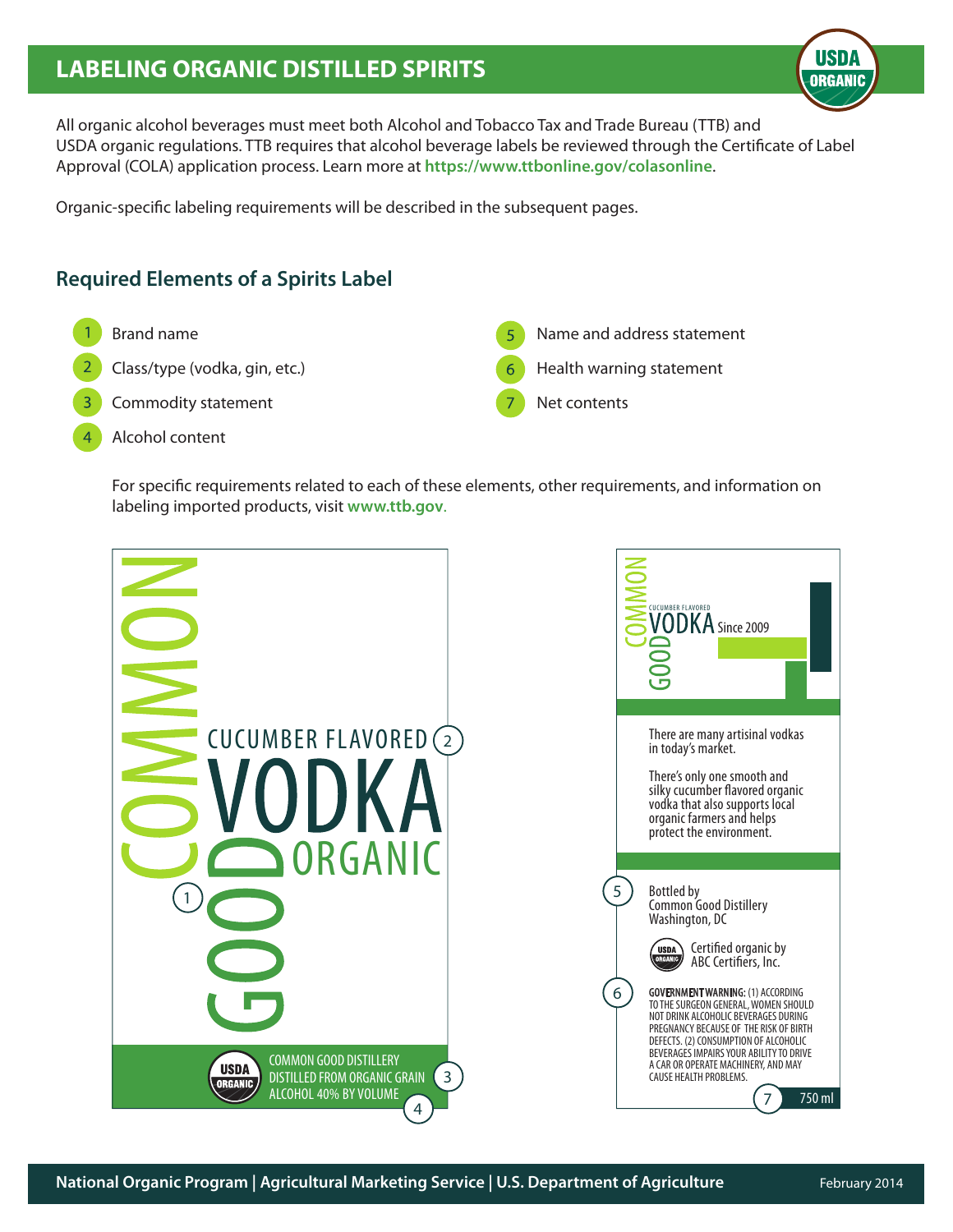# **LABELING ORGANIC DISTILLED SPIRITS**



*Requirements for spirits making organic claims*. In addition to TTB requirements, the USDA organic regulations describe the specific production and handling requirements for the three main categories of organic labeling claims. For each category (described on subsequent pages), these regulations dictate the spirits' composition, as well as how and when spirit labels may make organic claims.

*Organic oversight*. The USDA accredits third-party certifiers (ACAs) to assess organic operations' compliance with the USDA organic regulations. The table below outlines some of the key requirements for each labeling category (learn more at **www.ams.usda.gov/nop**):

|                                                                                          | "Organic"                                             | "Made with Organic ***"                         | Other     |
|------------------------------------------------------------------------------------------|-------------------------------------------------------|-------------------------------------------------|-----------|
| <b>Overseen by certifier/ACA?</b>                                                        | Yes                                                   | Yes                                             | $No*$     |
| USDA organic seal or foreign<br>equivalent allowed?                                      | Yes                                                   | <b>No</b>                                       | <b>No</b> |
| Organic claims allowed in<br>addition to ingredient statement?                           | Yes.                                                  | <b>Yes</b>                                      | No        |
| All agricultural ingredients<br>required to be certified organic?                        | Yes, unless specifically<br>allowed per National List | No, but product must<br>be at least 70% organic | <b>No</b> |
| <b>Organic yeast required?</b>                                                           | Yes, unless not<br>commercially available             | <b>No</b>                                       | No.       |
| Ingredients produced using<br>prohibited methods (e.g., genetic<br>engineering) allowed? | No.                                                   | No.                                             | Yes       |

\**For spirits not in the "organic" or "made with organic \*\*\*" labeling categories ONLY*: COLA application must include organic certificates ("crop reports") for any specific ingredients identified as "organic" on the label.

*Certifier/ACA + COLA review*. To ensure compliance with both TTB and USDA organic regulations, a certified operation's alcohol labels must be approved through the following steps prior to sale of the organic alcohol product:

- 1. Certifier/ACA reviews the alcohol label(s) to assess compliance with USDA organic regulations.
- 2. Certifier/ACA stamps/signs label(s), verifying compliance with USDA organic regulations.
- 3. TTB permitee (importer or organic operation) completes the COLA application.
- 4. TTB permitee submits COLA application and label(s) approved by the certifier/ACA to TTB. *No longer requires a copy of the organic certificate.* **http://bit.ly/ttb-documentation**

*Trade considerations*. USDA has trade partnerships with multiple countries. These partnerships allow organic products certified in one country to be sold as organic in the other. Regardless of country of origin, traded products must meet the labeling requirements in the destination country and any other terms of the arrangement. Therefore, a spirit produced and sold in a foreign country typically has a separate label if it is also imported to the United States.

To learn more about specific trade partnerships, visit **www.ams.usda.gov/NOPInternationalAgreements.**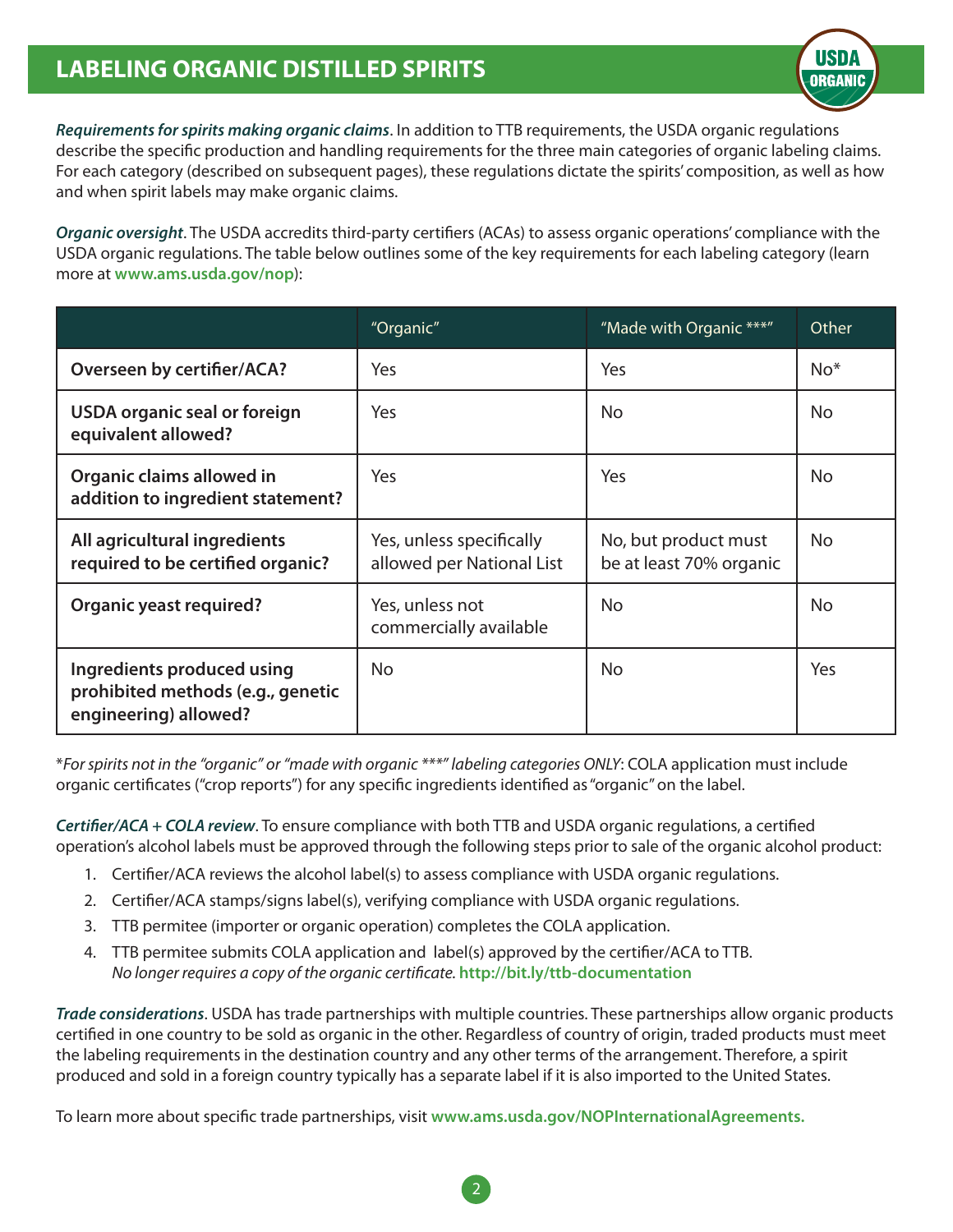

## **Labeling Category: "Organic"**

Spirits in the "organic" labeling category must be overseen by a certifier/ACA, who will verify that the spirits meets all appropriate specifications in the USDA organic regulations. All agricultural ingredients (e.g., grains, agricultural flavoring agents, etc.) must be certified organic except per the National List of Allowed and Prohibited Substances. Any non-agricultural ingredients must be specifically allowed on the National List and may not exceed a combined 5 percent of the total product (excluding salt and water). Below is an example of an acceptable label for spirits meeting all requirements in the "organic" category:



## **Why the label is acceptable**

- *1. Certifier/ACA*. The certifier/ACA is listed below the bottler or distributor (certified organic by \*\*\*). Before being submitted to TTB, this certifier/ACA has reviewed the label and verified that the spirits meets all requirements for the "organic" labeling category.
- *2. Organic seal*. For "organic" spirits, the USDA organic seal (or foreign equivalent if authorized under an equivalency arrangement with the United States) may be used anywhere on the label.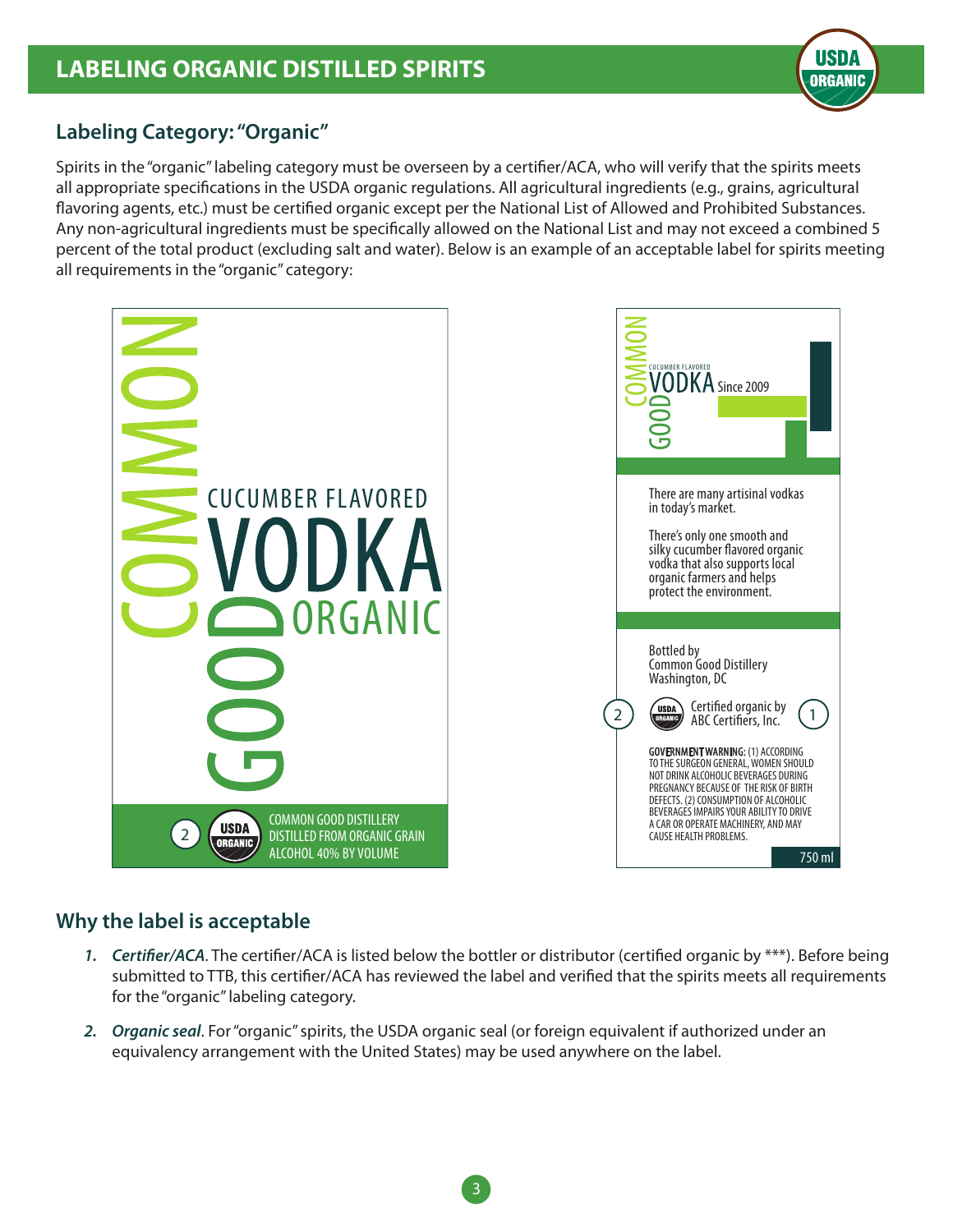

### **Labeling Category: "Made With" Organic \*\*\*"**

Spirits in the "made with" labeling category must be overseen by a certifier/ACA, who will verify that the spirits meet all appropriate specifications in the USDA organic regulations. At least 70 percent of the ingredients must be certified organic, but other agricultural ingredients (e.g., flavoring agents) aren't required to be organic. Non-agricultural ingredients must be specifically allowed on the National List. Below is an example of an acceptable label for spirits meeting all requirements in the "made with organic \*\*\*" category:



## **Why the label is acceptable**

- *1. Certifier/ACA*. The certifier/ACA is listed below the bottler or distributor (certified organic by \*\*\*). Before being submitted to TTB, this certifier/ACA has reviewed the label and verified that the spirits meet all requirements for the "made with organic \*\*\*" labeling category.
- *2. Organic claims*. The USDA organic seal (or foreign equivalent) isn't anywhere on the label. All words in the statement, "made with organic rye," are formatted the same (and no more than half the size of the largest text on the label). The certifier/ACA's logo may be present anywhere.

Note: Unlike the example on the previous page, the vodka itself can't be described as "organic"; instead, it is vodka made with organic rye. This has been edited appropriately in the product's description above.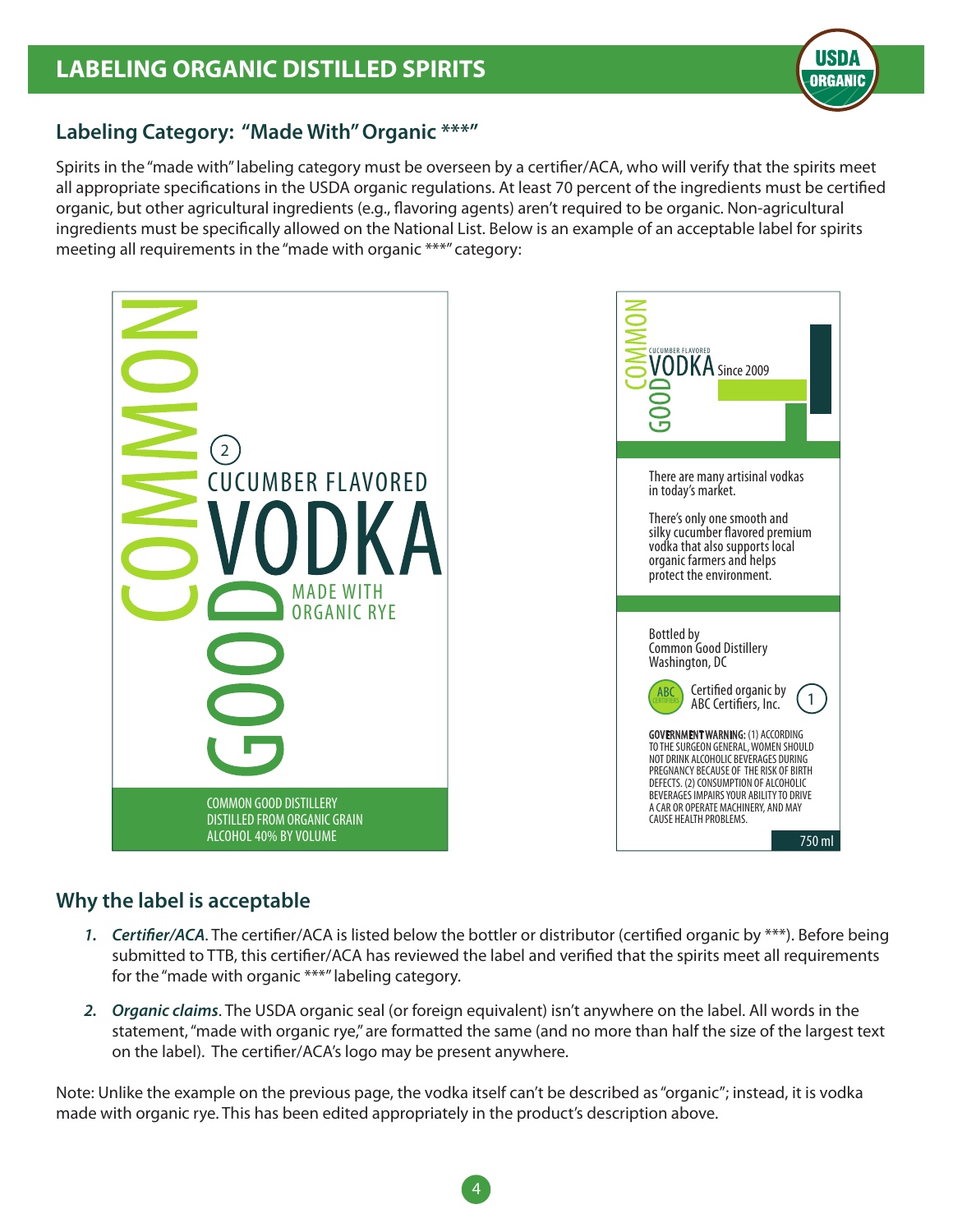

## **Labeling Category: Not "Organic" or "Made With Organic \*\*\*"**

If the distilled spirit doesn't meet the requirements of the "organic" or "made with organic \*\*\*" labeling categories, it isn't eligible for organic certification. The distiller/bottler must obtain copies of individual ingredients' organic certificates ("crop reports") and submit them to the TTB along with the COLA application.

Examples of attributes that would disqualify spirits from certification, meaning the spirits couldn't be in the "organic" or "made with organic grapes" labeling category categories:

- Spirits contains less than 70 percent certified organic content
- An ingredient was produced through genetic engineering or other prohibited methods

Uncertified spirit labels must not use the USDA organic seal (or foreign equivalent) anywhere on the label. The ingredient statement can identify any certified organic ingredients as organic; if the ingredient statement is present, the label may also state the percentage of certified organic ingredients. All other organic claims are prohibited. Below is an example of an acceptable spirits label in this category:



# **Why the label is acceptable**

- 1. The USDA organic seal isn't present on the label, and organic claims are limited to the ingredient statement.
- 2. Since the voluntary ingredient statement is present, the percentage of organic ingredients claim is acceptable.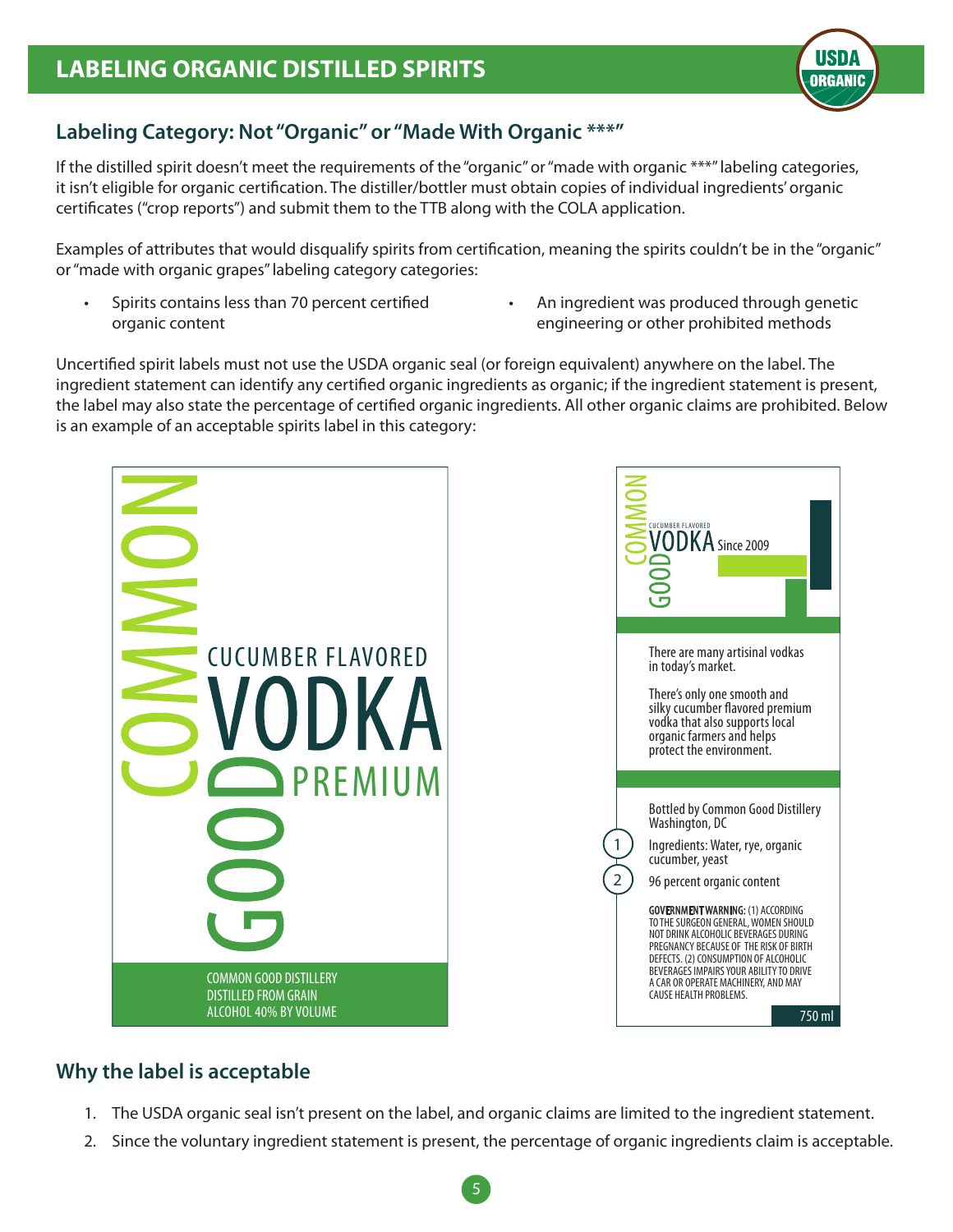

To increase labeling compliance, here are two examples of unacceptable labels we've seen and how to correct them.

#### **Unacceptable Labels: Example 1**

A certifier/ACA confirms that this vodka contains water, organic rye (96%), cucumber (3.5%) and yeast (0.5%).



#### **Why is the label unacceptable?**

- 1. In the "organic" category, all agricultural ingredients must be certified organic except per the National List. This vodka contains non-organic cucumber and yeast; the cucumber must be certified organic and yeast must be certified organic unless it is not commerically available in organic form. Therefore, this vodka isn't eligible for the "organic" category and the European Union (or UDSA) organic logo can't be used anywhere on the label.
- 2. The certifier/ACA's full name isn't included.
- 3. In the "made with organic rye" statement, words must be formatted the same (and no more than half the size of the largest text on the label).

#### **How can I correct it?**

- 1. Remove the European Union organic logo from the label.
- 2. Identify the certifier/ACA ("certified organic by \*\*\*"), spelling out the certifier/ACA's full name (not just the code assigned by the European Union).

6

3. Reformat the "made with organic rye" statement so that all words are formatted the same.